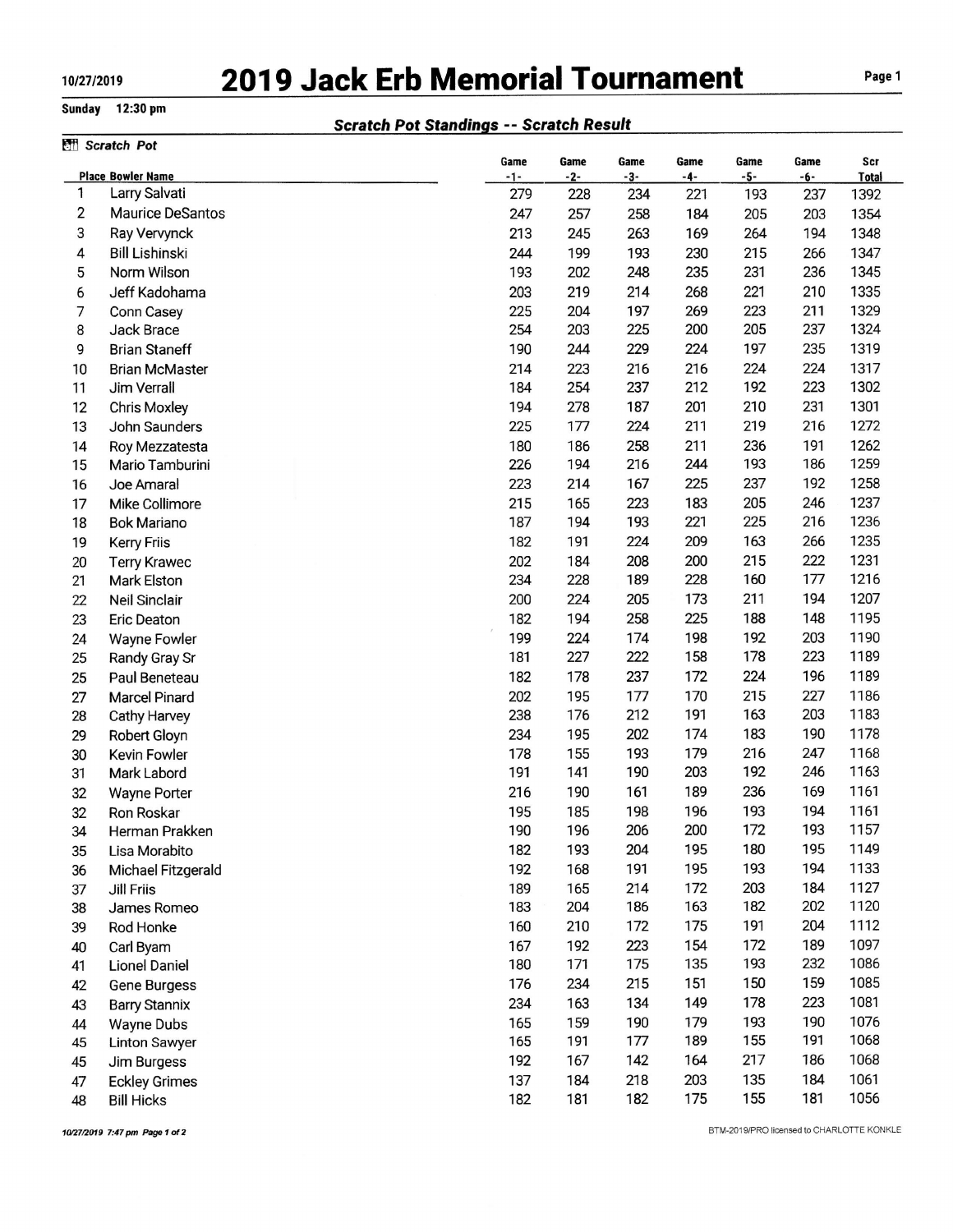| 10/27/2019 |                          |             | 2019 Jack Erb Memorial Tournament |               |             |             | Page 2      |                     |  |
|------------|--------------------------|-------------|-----------------------------------|---------------|-------------|-------------|-------------|---------------------|--|
|            | <b>Place Bowler Name</b> | Game<br>-1- | Game<br>$-2-$                     | Game<br>$-3-$ | Game<br>-4- | Game<br>-5- | Game<br>-6- | Scr<br><b>Total</b> |  |
| 49         | <b>Bill Cole</b>         | 169         | 178                               | 151           | 170         | 182         | 192         | 1042                |  |
| 50         | Carmel Hoyte             | 164         | 151                               | 150           | 152         | 220         | 198         | 1035                |  |
| 51         | <b>Stewart Adams</b>     | 119         | 205                               | 164           | 186         | 158         | 191         | 1023                |  |
| 52         | George Pequegnat         | 150         | 143                               | 196           | 177         | 175         | 180         | 1021                |  |
| 53         | Dara Sinclair            | 161         | 138                               | 174           | 188         | 189         | 168         | 1018                |  |
| 54         | Jim Voakes               | 146         | 191                               | 169           | 192         | 148         | 163         | 1009                |  |
| 54         | Mark Brooker             | 189         | 181                               | 124           | 140         | 187         | 188         | 1009                |  |
| 56         | <b>Charlie Phillip</b>   | 188         | 176                               | 163           | 142         | 177         | 159         | 1005                |  |
| 57         | <b>Charles Chase</b>     | 198         | 189                               | 153           | 159         | 148         | 146         | 993                 |  |
| 58         | Wayne Hollingsworth      | 160         | 183                               | 158           | 158         | 158         | 163         | 980                 |  |
| 59         | <b>Rodney Grimes</b>     | 167         | 129                               | 145           | 162         | 153         | 176         | 932                 |  |
| 60         | Erin McMaster            | 144         | 141                               | 163           | 178         | 157         | 146         | 929                 |  |
| 61         | Brenda Robinson          | 124         | 159                               | 168           | 158         | 145         | 166         | 920                 |  |
| 62         | Steven Chute             | 168         | 122                               | 146           | 127         | 204         | 144         | 911                 |  |
| 62         | Errol Gibson             | 148         | 137                               | 158           | 114         | 176         | 178         | 911                 |  |
| 64         | Debby Robert             | 132         | 116                               | 129           | 166         | 152         | 179         | 874                 |  |
| 65         | <b>Barry Meloche</b>     | 137         | 143                               | 176           | 110         | 159         | 148         | 873                 |  |
| 66         | Rob Robinson             | 135         | 149                               | 136           | 106         | 142         | 146         | 814                 |  |
| 67         | Alan Jones               | 147         | 167                               |               |             |             |             | 314                 |  |

 $\label{eq:3.1} \mathcal{Q} = \mathcal{Q} \left( \mathcal{Q} \right) \mathcal{Q} \left( \mathcal{Q} \right)$ 

 $\sim 10$